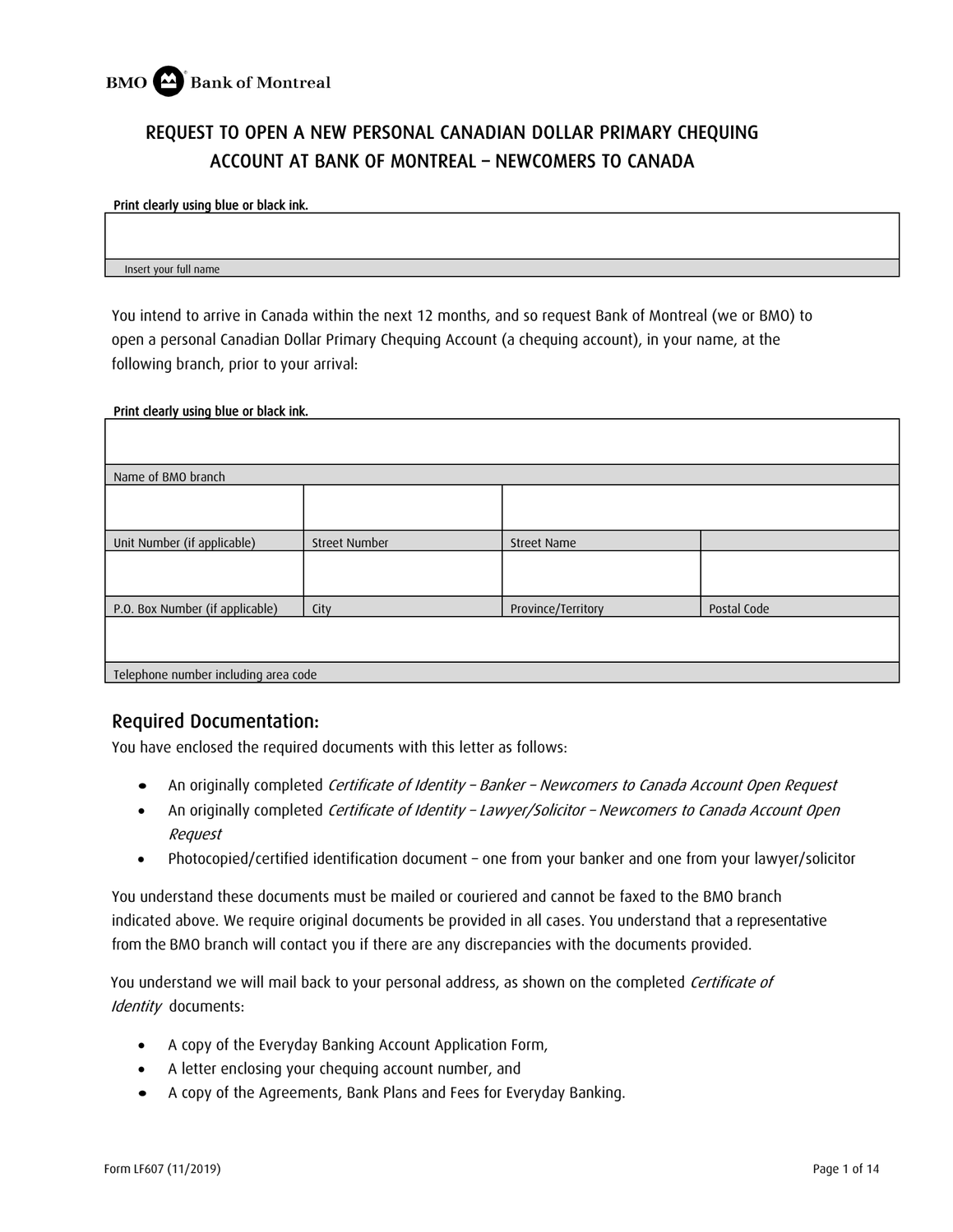Upon your receipt of these documents, you may forward funds via international wire transfer to your BMO branch to be deposited into your new chequing account. You understand that funds should be remitted in Canadian dollars. If you choose to remit funds in any other currency, you understand that the funds received by us will be converted to Canadian dollars for deposit to your new chequing account. You understand that you may only make one deposit in advance of your arrival in Canada.

### Initial Deposit

In order for us to comply with applicable regulations, complete the following if you intend to make an international wire transfer after your new chequing account has been opened and prior to your arrival in Canada.

Your chequing account will be in Canadian dollars. If you send funds in any other currency, we will convert the funds to Canadian dollars for deposit to your chequing account.

#### You may only make one international wire transfer.

#### Print clearly using blue or black ink.

| Amount in Canadian dollars: | C\$                                                          |
|-----------------------------|--------------------------------------------------------------|
| Funds will be sent within:  | (in months)                                                  |
|                             | Cannot exceed 12 months                                      |
| Source of funds:            |                                                              |
|                             | Provide a description of where the funds will be coming from |

You are expected to arrive in Canada within 12 months of the date of this request form, and you understand that we are unable to hold funds in your name for longer than this 12-month period unless you provide proof that your landing date in Canada has been delayed, in which case we may hold funds in your name for an additional 12-month period. If you do not arrive in Canada within the initial 12-month period, or, if extended, the second 12-month period, any funds in your account will be returned to the financial institution that sent the funds on your behalf. You are responsible for any fees associated with returning funds back to your financial institution.

### Access To Your Account

You understand your account will not be accessible to you until you arrive in Canada and go in person to your BMO branch to have your identity verified by our employee.

You understand your chequing account will be set up with paperless statements and the Practical Plan. Until you arrive in Canada and have your identified, the Plan fee will be rebated.

You understand your chequing account will not earn interest.

You understand you must bring with you the same identification document provided to your banker and Lawyer/Solicitor and certified by them, along with proof of your authorized landing in Canada issued by the Government of Canada.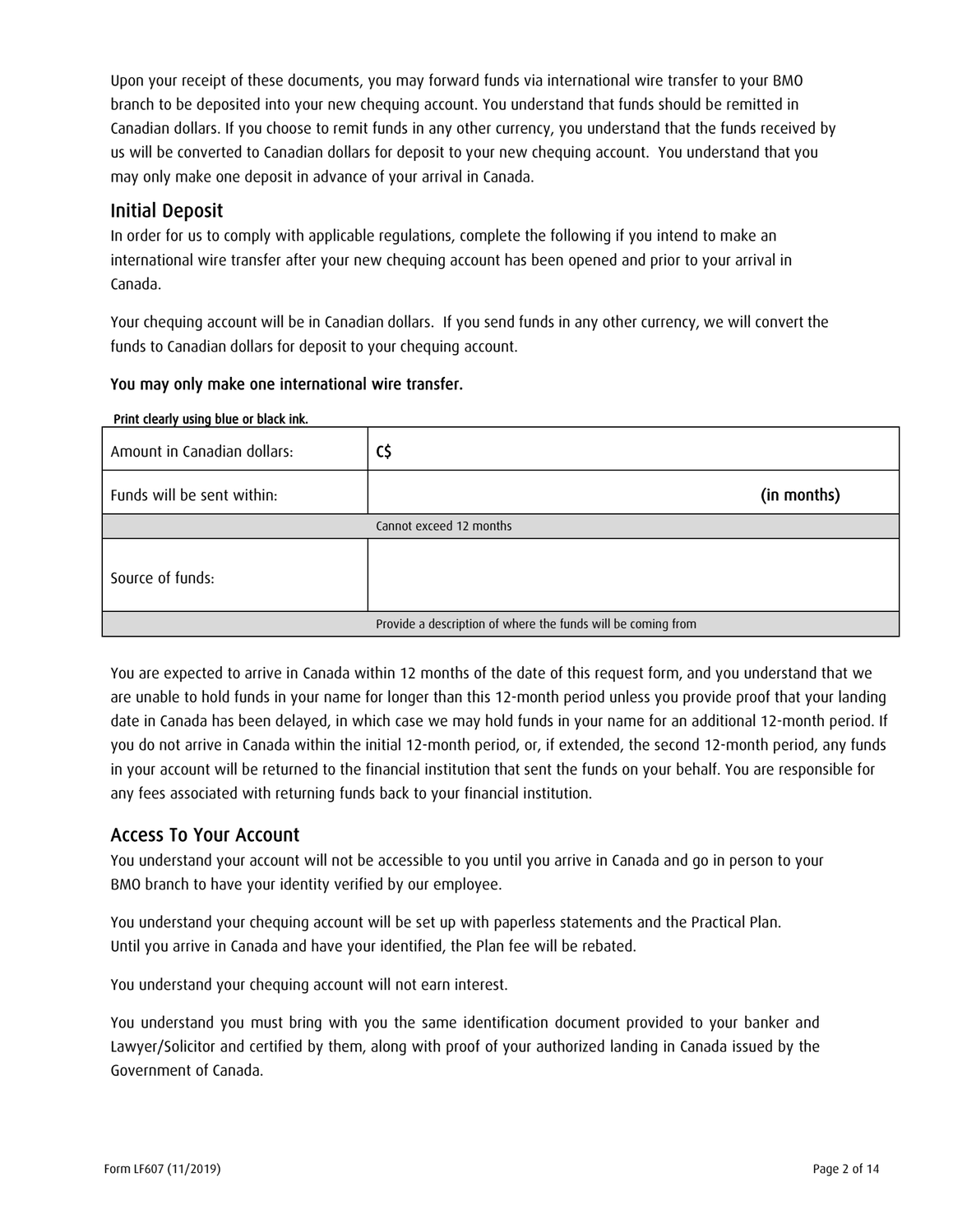## Privacy Disclosure & Consent

#### Your Personal Information

BMO Financial Group is committed to respecting and protecting the privacy and confidentiality of your Personal Information and wants to help you understand how we collect, use and share it. Please see our Privacy Code (available at bmo.com/privacy, from any of our branches or by calling 1- 877 CALL BMO (225-5266)) for details. BMO also accepts calls made via Telecommunications Relay Service (TRS).

#### What is Personal Information?

Your Personal Information includes information you provided to us or information we collected from other sources about you, such as your name, address, age, financial data, Social Insurance Number, or employment records, and other information that could be used to identify you.

#### Why do we need your Personal Information?

We collect your Personal Information to:

- verify your identity;
- ensure we have accurate information about you;
- understand your financial needs (including your eligibility for products and services you requested or accepted) and to manage our relationship;
- protect against fraud and manage other risks;
- communicate with you regarding products and services that may be of interest;
- understand our customers, including through analytics, and to develop and tailor our products and services;
- comply with legal or regulatory requirements, or as permitted by law; and
- respond to questions you may have.

If we use your Personal Information for a different purpose, we will identify that purpose.

#### Sharing your Personal Information

BMO Financial Group consists of Bank of Montreal and its affiliates. Your Personal Information, including information about your authorized representatives and beneficiaries, is shared within BMO Financial Group, to the extent permitted by law, to:

- ensure we have accurate information about you, and your authorized representatives and beneficiaries,
- manage our total relationship,
- provide a better customer experience,
- meet your needs as they change and grow, and
- manage our business.

Please see our Privacy Code for details.

#### Your Choices

Sharing: You may choose not to allow us to share account-specific information within BMO Financial Group, but you understand we will share your Personal Information where two or more BMO Financial Group affiliates provide you with jointly offered products or services.

Direct marketing: You may choose not to allow us to use your Personal Information for direct marketing, such as mail, telemarketing or email informing you about products and services we think may be of interest and value to you.

#### Please see "Contact Us" in our Privacy Code for more details.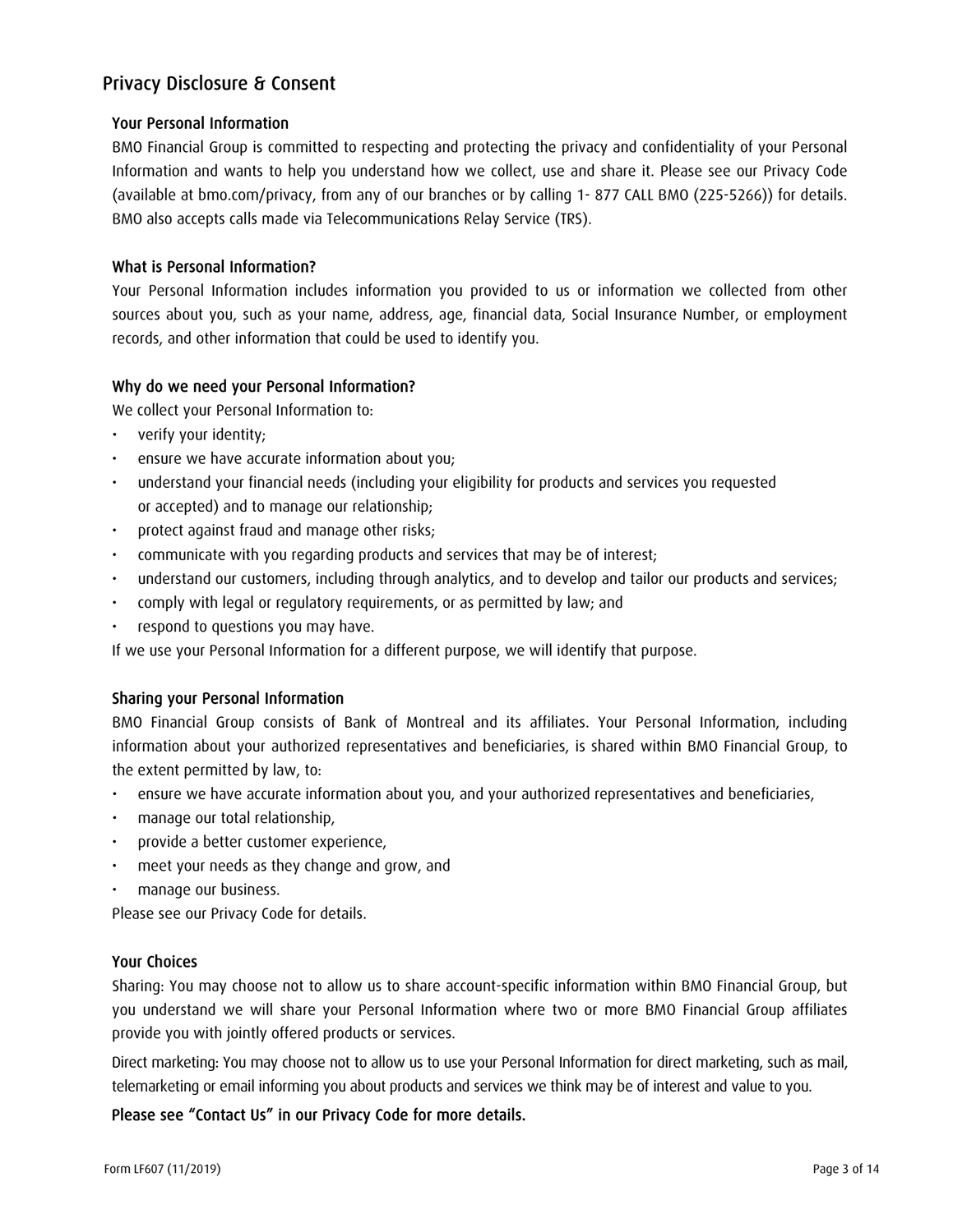The following questions must be answered by all applicants.

- 1. Are you a tax resident of Canada? □ Yes □ No
- 2. Are you a citizen of the United States?  $\Box$  Yes  $\Box$  No
- 3. Are you a tax resident of the United States? If you answered "yes" to question 2, then you must select "yes" for this question.<br> $\square$  Yes  $\square$  No  $\square$  Yes
- 4. Are you a tax resident of any other country other than Canada and the United States?  $\Box$  Yes  $\Box$  No
- 5. If you answered "Yes" to questions 3 or 4, provide the country and the Taxpayer Identification Number for each declared country (this form provides space for up to 4 countries to be declared)

| Country:<br><u> 1989 - Andrea Barbara, política establecidade de la provincia de la provincia de la provincia de la provincia</u> | Country: the country:                                                                                                   |  |  |
|-----------------------------------------------------------------------------------------------------------------------------------|-------------------------------------------------------------------------------------------------------------------------|--|--|
| Taxpayer Identification Number (TIN):                                                                                             | Taxpayer Identification Number (TIN):                                                                                   |  |  |
|                                                                                                                                   |                                                                                                                         |  |  |
| If TIN not provided, select one of the following<br>reasons:                                                                      | If TIN not provided, select one of the following<br>reasons:                                                            |  |  |
| $\Box$ I have applied for a TIN but have not yet                                                                                  | $\Box$ I have applied for a TIN but have not yet                                                                        |  |  |
| received it                                                                                                                       | received it                                                                                                             |  |  |
| $\Box$ I have a TIN but I do not have it with me today. I                                                                         | $\Box$ I have a TIN but I do not have it with me today. I                                                               |  |  |
| will provide it later                                                                                                             | will provide it later                                                                                                   |  |  |
| $\Box$ I will apply for a TIN and provide it later                                                                                | $\Box$ I will apply for a TIN and provide it later                                                                      |  |  |
| $\Box$ My jurisdiction of tax residence does not provide                                                                          | $\Box$ My jurisdiction of tax residence does not<br>provide a TIN                                                       |  |  |
| a TIN                                                                                                                             |                                                                                                                         |  |  |
| Country: <b>Country: Country: Country: Country: Country: Country: Country: </b>                                                   |                                                                                                                         |  |  |
| Taxpayer Identification Number (TIN):                                                                                             | Taxpayer Identification Number (TIN):                                                                                   |  |  |
|                                                                                                                                   |                                                                                                                         |  |  |
| If TIN not provided, select one of the following<br>reasons:                                                                      | If TIN not provided, select one of the following<br>reasons:                                                            |  |  |
| $\Box$ I have applied for a TIN but have not yet                                                                                  | $\Box$ I have applied for a TIN but have not yet                                                                        |  |  |
| received it                                                                                                                       | received it                                                                                                             |  |  |
| $\Box$ I have a TIN but I do not have it with me today. I                                                                         | $\Box$ I have a TIN but I do not have it with me today. I                                                               |  |  |
| will provide it later                                                                                                             | will provide it later                                                                                                   |  |  |
| $\Box$ I will apply for a TIN and provide it later<br>$\Box$ My jurisdiction of tax residence does not<br>provide a TIN           | $\Box$ I will apply for a TIN and provide it later<br>$\Box$ My jurisdiction of tax residence does not<br>provide a TIN |  |  |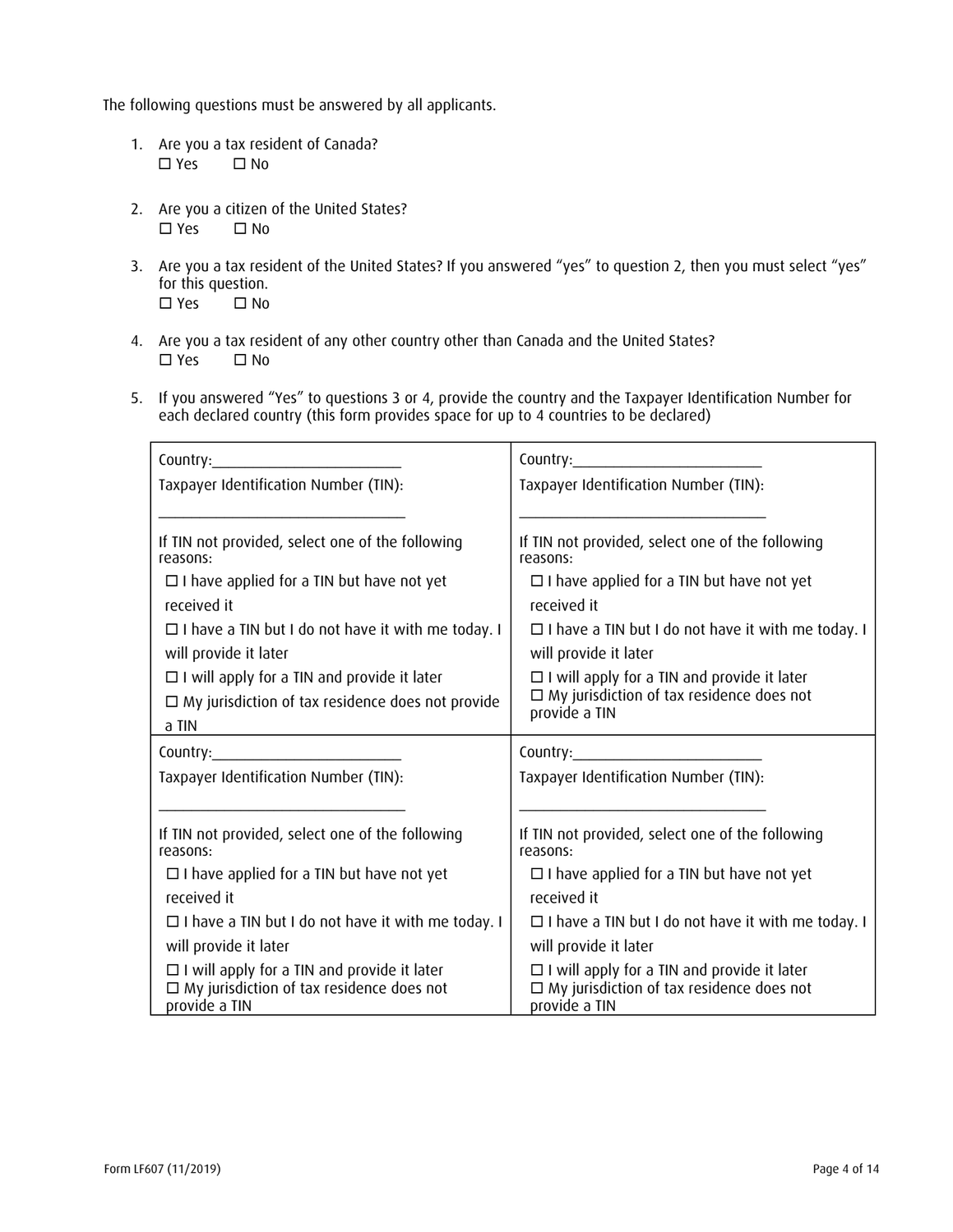## Please read the following important acknowledgements and sign where indicated.

- You acknowledge this chequing account will only be used by you and only for your own personal transactions.
- You have enclosed the required completed documents.
- If you are sending a wire transfer to your chequing account, you have completed the initial deposit requirements.
- You have read and understood the Access to Your Account.
- You have read and understood the Privacy Disclosure & Consent.

Signature Date (DD/MM/YYYY)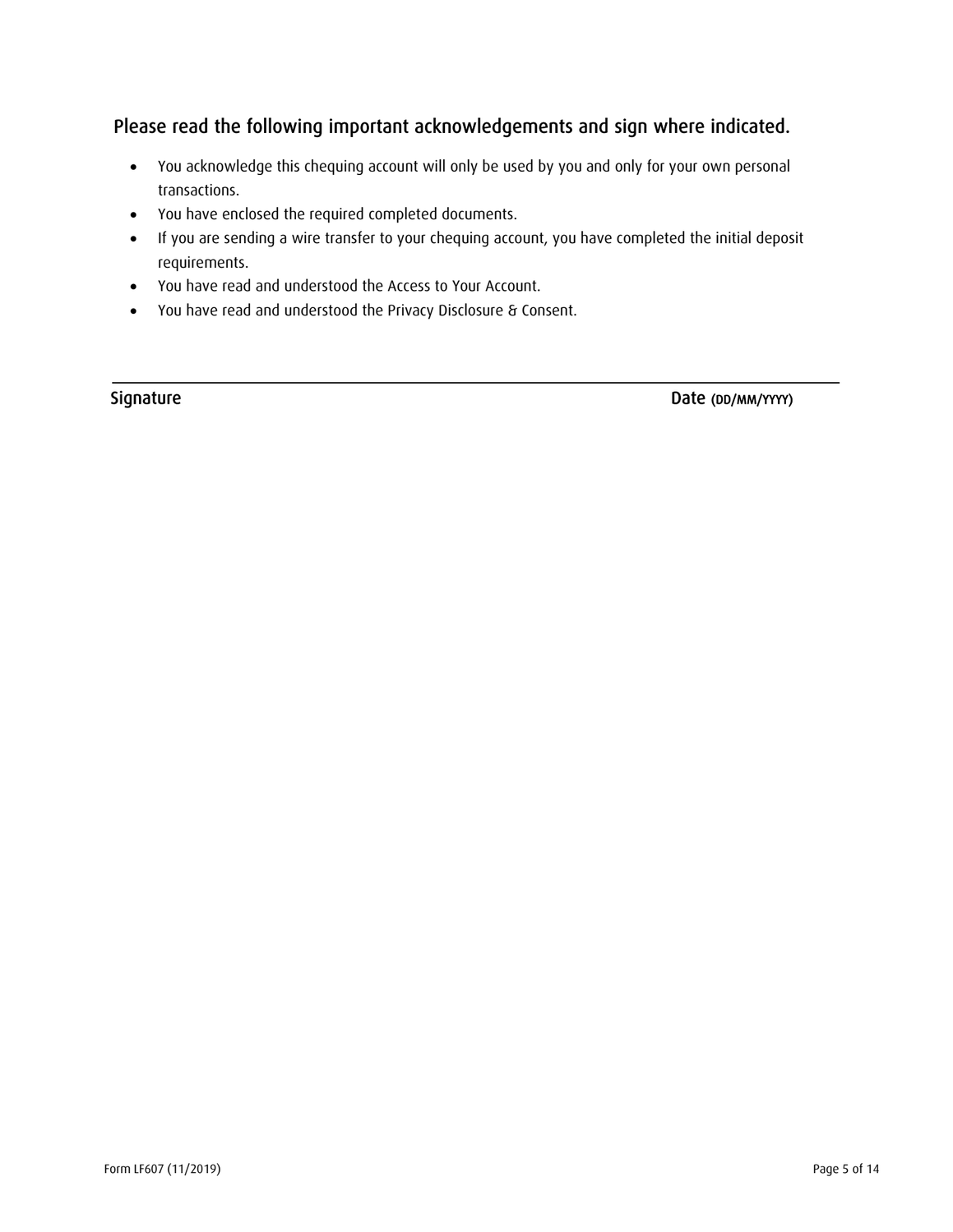

## Instruction Sheet: Opening a New Personal Canadian Dollar Primary Chequing Account with Bank of Montreal Prior to Arrival in Canada

You can open one chequing account (chequing account) up to 12 months prior your arrival in Canada:

First, select a branch of Bank of Montreal (we or BMO) by visiting https://branchlocator.bmo.com and record the branch name, complete mailing address including the postal code, and telephone number.

Next, print and complete the following documents and steps below:

#### 1) The Letter of Direction - Banker - Certificate of Identify Request

Take this document to your banker. It is your formal request for their assistance in opening a chequing account in Canada. Please indicate the name of your financial institution in the space provided and sign and date the document.

#### 2) The Certificate of Identity - Banker – Newcomers to Canada Account Open Request

Take this document to your banker along with one piece of acceptable government-issued photo identification document for completion as described in the Letter of Direction - Banker above.

#### 3) The Letter of Direction – Lawyer/Solicitor - Certificate of Identity Request

Take this document to your lawyer/solicitor. It is your formal request for their assistance in opening a chequing account in Canada. Please indicate the name of your lawyer or solicitor in the space provided and sign and date the document.

#### 4) The Certificate of Identity– Lawyer/Solicitor Newcomers to Canada Account Open Request

Take this document to your lawyer or solicitor along with one piece of acceptable government-issued photo identification document for completion as described on the Letter of Direction - Lawyer/Solicitor above.

### 5) Complete Request to Open a New Personal Canadian Dollar Primary Chequing Account at Bank of Montreal -Newcomers to Canada

6) Gather the completed Certificates of Identity, along with the certified photocopied identification document and the Request to Open a New Personal Canadian Dollar Primary Chequing Account form, and mail them all to the mailing address of the BMO branch in Canada where you selected to open your chequing account.

The BMO branch you selected will mail back to you documents acknowledging the chequing account has been opened, will provide you with your new chequing account number, and will provide a copy of the Agreements, Bank Plans and Fees for Everyday Banking. You will then be able to send one international wire transfer to your new chequing account.

IMPORTANT NOTE: Your chequing account will be in Canadian dollars. If you send funds in any other currency, we will convert the funds to Canadian dollars for deposit to your chequing account. We are not able to hold your deposited funds in your chequing account longer than 12 months or, for an additional 12 months thereafter if you request to extend with proof.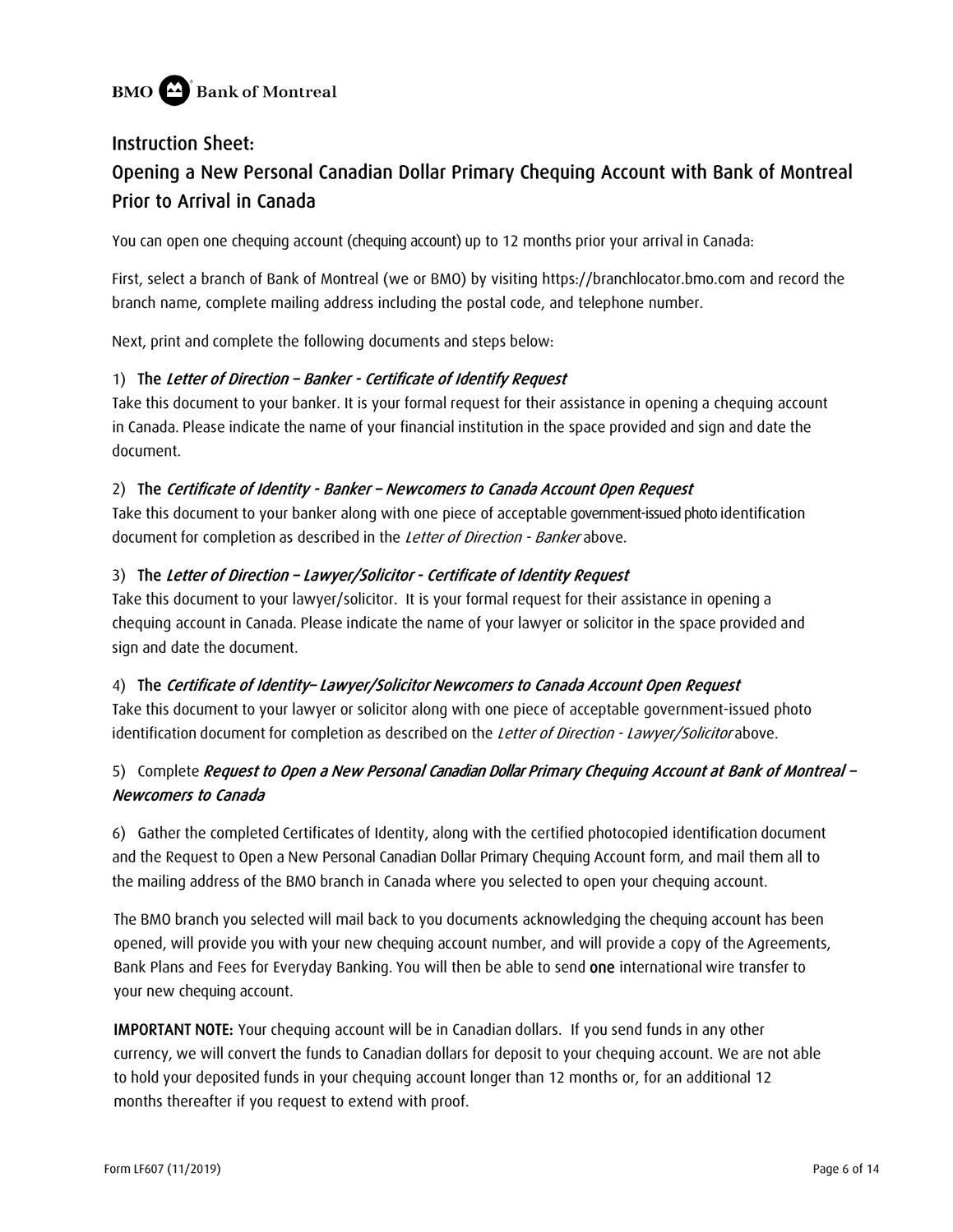

## Certificate of Identity – Banker – Newcomers to Canada Account Open Request

(To be used by a banker to confirm the identification documents of an individual who signs this request)

| Full Name of financial<br>institution:                                                                                                                                                                                         |                      |                                                                                                                   |
|--------------------------------------------------------------------------------------------------------------------------------------------------------------------------------------------------------------------------------|----------------------|-------------------------------------------------------------------------------------------------------------------|
| Complete address of<br>financial institution:                                                                                                                                                                                  |                      |                                                                                                                   |
| Employee name:                                                                                                                                                                                                                 |                      |                                                                                                                   |
| Employee title:                                                                                                                                                                                                                |                      |                                                                                                                   |
| You, the contract of the contract of the contract of the contract of the contract of the contract of the contract of the contract of the contract of the contract of the contract of the contract of the contract of the contr |                      |                                                                                                                   |
| (name of banker)                                                                                                                                                                                                               |                      | (title of banker)                                                                                                 |
| of                                                                                                                                                                                                                             | in                   |                                                                                                                   |
| (complete bank name, branch / unit address)                                                                                                                                                                                    |                      | (town / city, state / province, country)                                                                          |
| You hereby certify that:                                                                                                                                                                                                       |                      |                                                                                                                   |
| $\mathbf{1}$                                                                                                                                                                                                                   | (name of individual) |                                                                                                                   |
|                                                                                                                                                                                                                                |                      | was signed in your presence and was compared for consistency against the signature provided on the identification |

documents recorded below;

## Individual's personal information is valid and accurate, and recorded as:

| Personal Information - Individual                                  | Particulars |
|--------------------------------------------------------------------|-------------|
| Name                                                               |             |
| Date of Birth (dd/mm/yyyy)                                         |             |
| Current address (including town / city, state /                    |             |
| province / territory, country, and zip / postal code)              |             |
| Telephone (Home) / (Business)                                      |             |
| Mobile or Cell / email                                             |             |
| Primary Occupation - Fully describe                                |             |
| (Note: If Retired, provide occupation before retirement or current |             |
| one, such as volunteer.)                                           |             |
| <b>Occupation Details</b>                                          |             |
|                                                                    |             |
|                                                                    |             |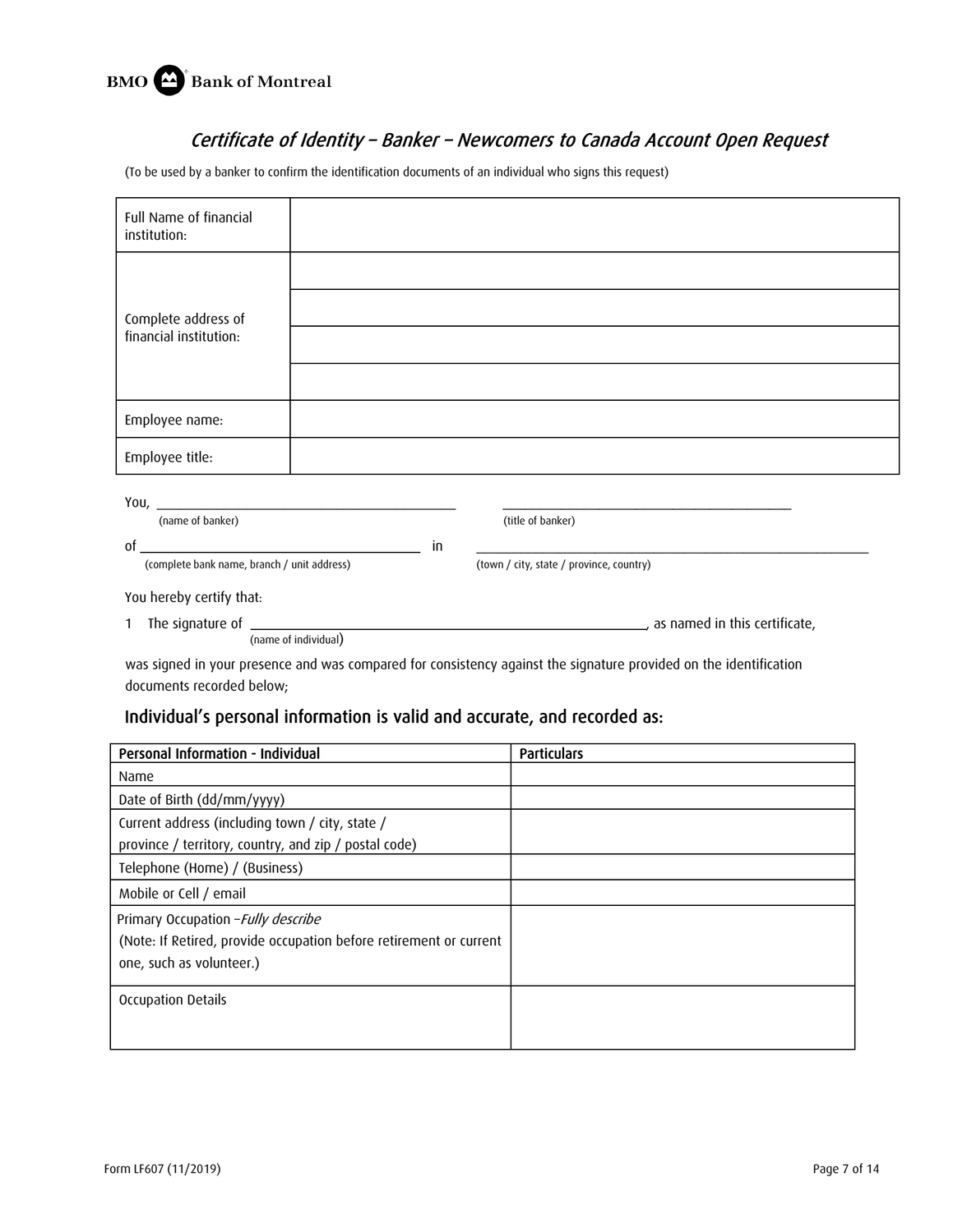| Primary Employment Status                                                                                                                                                                                         | $\Box$ Full Time (30 hours per week or more)<br>$\Box$ Part Time (less than 30 hours per week)<br>$\Box$ Retired<br>$\Box$ Not presently employed<br>□ Self Employed<br>□ Seasonal<br>□ Casual/contract                                                                                                                                            |
|-------------------------------------------------------------------------------------------------------------------------------------------------------------------------------------------------------------------|----------------------------------------------------------------------------------------------------------------------------------------------------------------------------------------------------------------------------------------------------------------------------------------------------------------------------------------------------|
| Employer's name for Primary Occupation (if applicable)                                                                                                                                                            |                                                                                                                                                                                                                                                                                                                                                    |
| Employer's address for Primary Occupation (if applicable)<br>(including town / city, state / province/ territory, country, and zip<br>postal code)<br>Secondary Occupation (if applicable - if individual has two |                                                                                                                                                                                                                                                                                                                                                    |
| employers) - Fully describe                                                                                                                                                                                       |                                                                                                                                                                                                                                                                                                                                                    |
| Secondary Employment Status (if applicable - if individual has two<br>employers)                                                                                                                                  | $\Box$ Full Time (30 hours per week or more)<br>$\Box$ Part Time (less than 30 hours per week)<br>$\square$ Retired<br>$\Box$ Not presently employed<br>□ Self Employed<br>□ Seasonal<br>□ Casual/contract                                                                                                                                         |
| Source of wealth<br>(Select all that apply)                                                                                                                                                                       | □ Employment Income<br>$\Box$ Gift<br>□ Grants/Scholarship/Bursaries<br>□ Insurance Claims/Payments<br>□ Investment Income (Savings)<br>□ Retirement/Pension Income<br>□ Sale of Asset/Home/Business<br>□ Self-Employment Income<br>□ Social Assistance<br>□ Support Payments<br>□ Trust/Inheritance<br>□ Windfall-Casino/Contest/Lottery Winnings |
| Intended use of account                                                                                                                                                                                           | □ Deposits/Payments/Living Expenses<br>□ All-Purpose Savings<br>□ Saving for a Specific Goal<br>□ Emergency Fund<br>$\square$ Vacation<br>$\square$ Vehicle<br>□ Home/Vacation Home<br>$\square$ Retirement<br>$\square$ Education<br>□ Other - Enter Details:<br>$\Box$ Investment                                                                |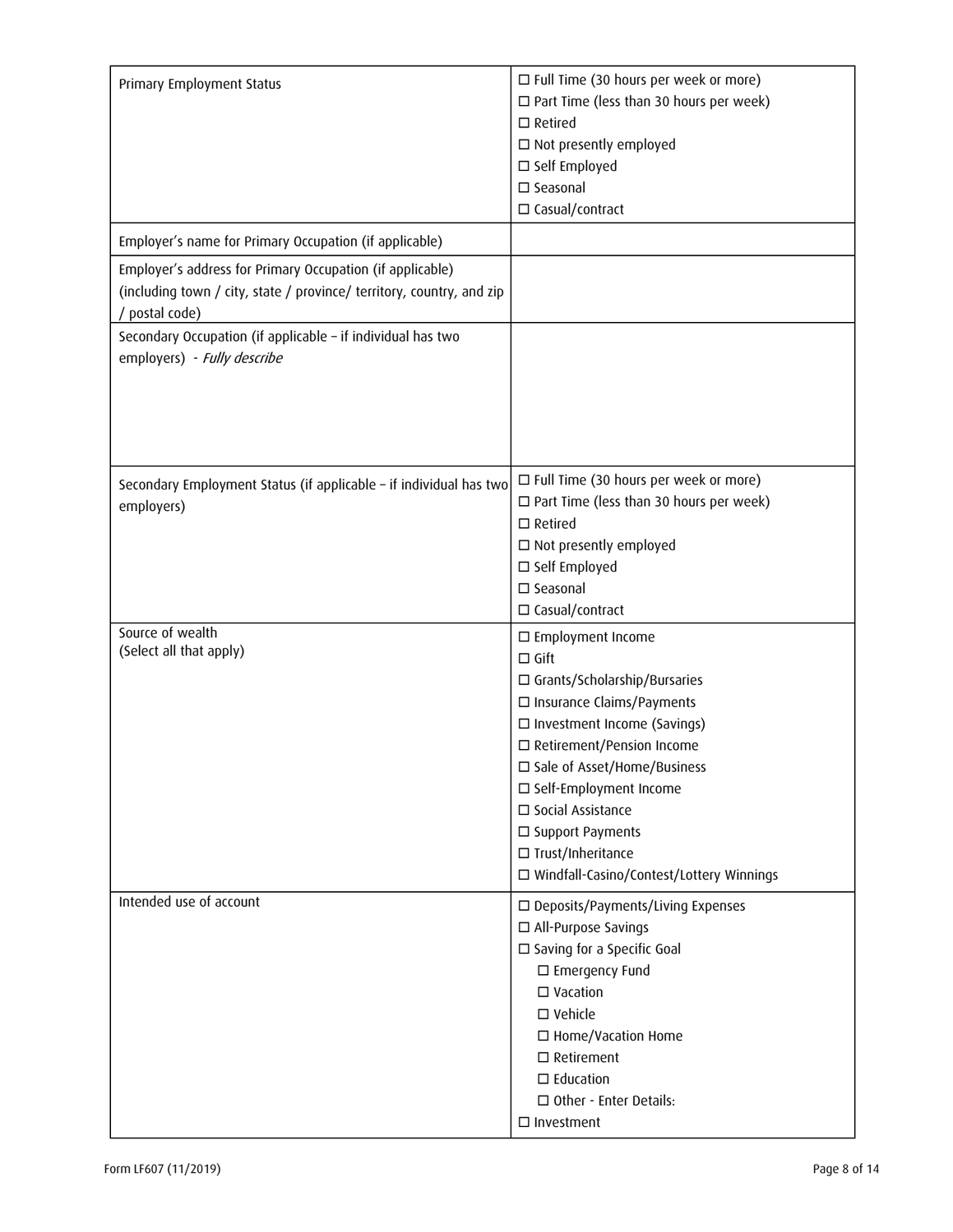| Non-Resident Questionnaire | $\Box$ Foreign student studying in Canada                   |  |
|----------------------------|-------------------------------------------------------------|--|
|                            | $\Box$ Canadian student studying overseas                   |  |
|                            | $\Box$ Non-Resident with Canadian property                  |  |
|                            | $\Box$ Non-Resident with Canadian income                    |  |
|                            | $\Box$ Canadian with foreign work assignment                |  |
|                            | $\Box$ Non-Resident working temporarily in Canada           |  |
|                            | $\Box$ Non-Resident with frequent seasonal visits to Canada |  |
|                            | $\Box$ Immigrating to Canada                                |  |
|                            | $\Box$ Other. Enter Details:                                |  |

| <u>.</u> | You ascertained the identity of |                      | by verifying |
|----------|---------------------------------|----------------------|--------------|
|          |                                 | (name of individual) |              |

a minimum of one piece of that individual's photo identification documents which are original, valid and in good condition, namely: driver's license or passport or any federal or provincial / territorial / state government issued photo identification document which is allowed to be recorded by law and a description of the identification document examined by you is as follows:

If passport is used as primary identification, does the passport indicate a U.S. place of birth? No ves

| Type Of Identification<br>Document*                                                   | Identification<br><b>Document Number</b> | <b>Identification Document</b><br>Place of Issue<br>Country, Province /Territory/State | Date of Issue<br>DD/MMM/YYYY<br>(if available) | <b>Expiry Date</b><br>DD/MM/YYYY<br>(if applicable) |  |
|---------------------------------------------------------------------------------------|------------------------------------------|----------------------------------------------------------------------------------------|------------------------------------------------|-----------------------------------------------------|--|
|                                                                                       |                                          |                                                                                        |                                                |                                                     |  |
|                                                                                       |                                          |                                                                                        |                                                |                                                     |  |
| * Clear / Clean true certified photocopy of the identification documents are attached |                                          |                                                                                        |                                                |                                                     |  |

The identity and identification document requirements for the completion of this legal document are subject to and must adhere to the rules and regulations of the Government of Canada's Proceeds of Crime (Money Laundering) and Terrorist Financing Act.

\_\_\_\_\_\_\_\_\_\_\_\_\_\_\_\_\_\_\_\_\_\_\_\_\_\_\_\_\_\_\_\_\_\_\_\_\_\_\_ \_\_\_\_\_\_\_\_\_\_\_\_\_\_\_\_\_\_\_\_\_\_\_\_\_\_ \_\_\_\_\_\_\_\_\_\_\_\_\_\_\_

The approximate amount of time that this individual has maintained a banking relationship with your bank is \_\_\_\_\_\_\_\_ year(s) and month(s).

Dated this  $\frac{1}{20}$  day of  $\frac{1}{20}$  , 20

Signature of individual named in this certificate Signature of Banker Signature of Banker Phone Number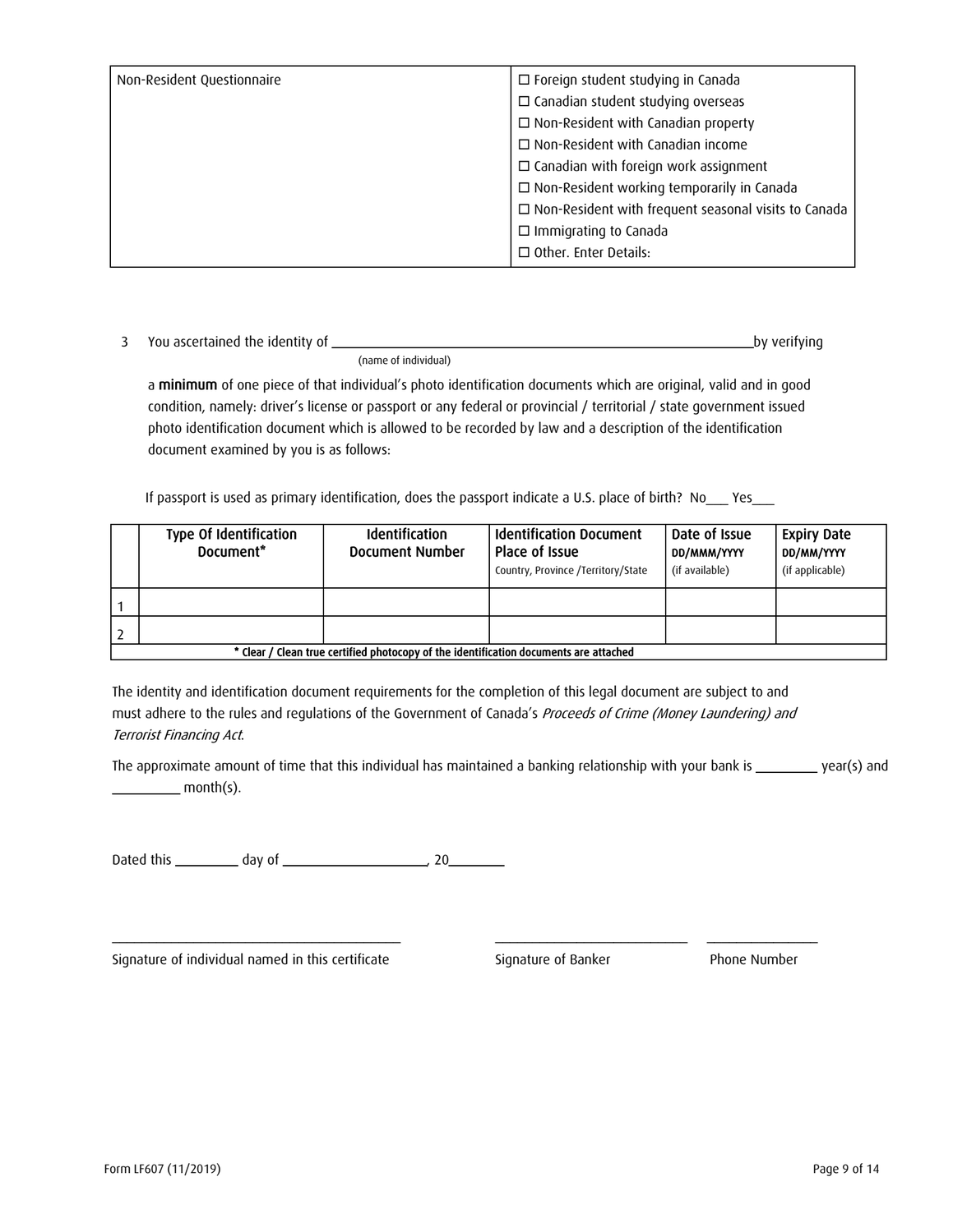

# Certificate of Identity – Lawyer/Solicitor – Newcomers to Canada Account Open Request

(To be used by a Lawyer or Solicitor to confirm the identification documents of an individual who signs this request)

| οf<br>You                                                                                      |    |                                                |  |  |
|------------------------------------------------------------------------------------------------|----|------------------------------------------------|--|--|
| (name of Lawyer/Solicitor)                                                                     |    | Name of Law Firm of Lawyer / Solicitor         |  |  |
|                                                                                                | İΠ |                                                |  |  |
| (complete street address)                                                                      |    | (town / city, state / province, country)       |  |  |
| do hereby certify that:                                                                        |    |                                                |  |  |
|                                                                                                |    |                                                |  |  |
| Signature of<br>1                                                                              |    | as named in this certificate,                  |  |  |
| (name of individual)                                                                           |    |                                                |  |  |
| was signed in your presence and was compared for consistency against the signature provided on |    |                                                |  |  |
| the identification document recorded below;                                                    |    |                                                |  |  |
| Individual's personal information is valid and accurate, and recorded as:<br>2                 |    |                                                |  |  |
|                                                                                                |    |                                                |  |  |
| Personal Information - Individual<br>Name                                                      |    | <b>Particulars</b>                             |  |  |
| Date of Birth (dd/mm/yyyy)                                                                     |    |                                                |  |  |
| Current address (including town / city, state /province /                                      |    |                                                |  |  |
| territory, country and Postal / Zip Code)                                                      |    |                                                |  |  |
| Telephone (Home): / (Business)                                                                 |    |                                                |  |  |
| Mobile or Cell / email                                                                         |    |                                                |  |  |
| Primary Occupation - Fully describe                                                            |    |                                                |  |  |
| (Note: If Retired, provide occupation before retirement or                                     |    |                                                |  |  |
| current one, such as volunteer)                                                                |    |                                                |  |  |
| <b>Occupation Details</b>                                                                      |    |                                                |  |  |
|                                                                                                |    |                                                |  |  |
| Primary Employment Status                                                                      |    | $\Box$ Full Time (30 hours per week or more)   |  |  |
|                                                                                                |    | $\Box$ Part Time (less than 30 hours per week) |  |  |
|                                                                                                |    | $\Box$ Retired                                 |  |  |
|                                                                                                |    | $\Box$ Not presently employed                  |  |  |
|                                                                                                |    | □ Self Employed                                |  |  |
|                                                                                                |    | $\square$ Seasonal<br>□ Casual/contract        |  |  |
|                                                                                                |    |                                                |  |  |
| Employer Name for Primary Occupation (if applicable)                                           |    |                                                |  |  |
| Employer Address for Primary Occupation (if applicable)                                        |    |                                                |  |  |
| (including town /city, state / province / territory, country, and                              |    |                                                |  |  |
| Postal / Zip Code)                                                                             |    |                                                |  |  |
| Secondary Occupation (if applicable - if individual has two                                    |    |                                                |  |  |
| employers) - Fully describe                                                                    |    |                                                |  |  |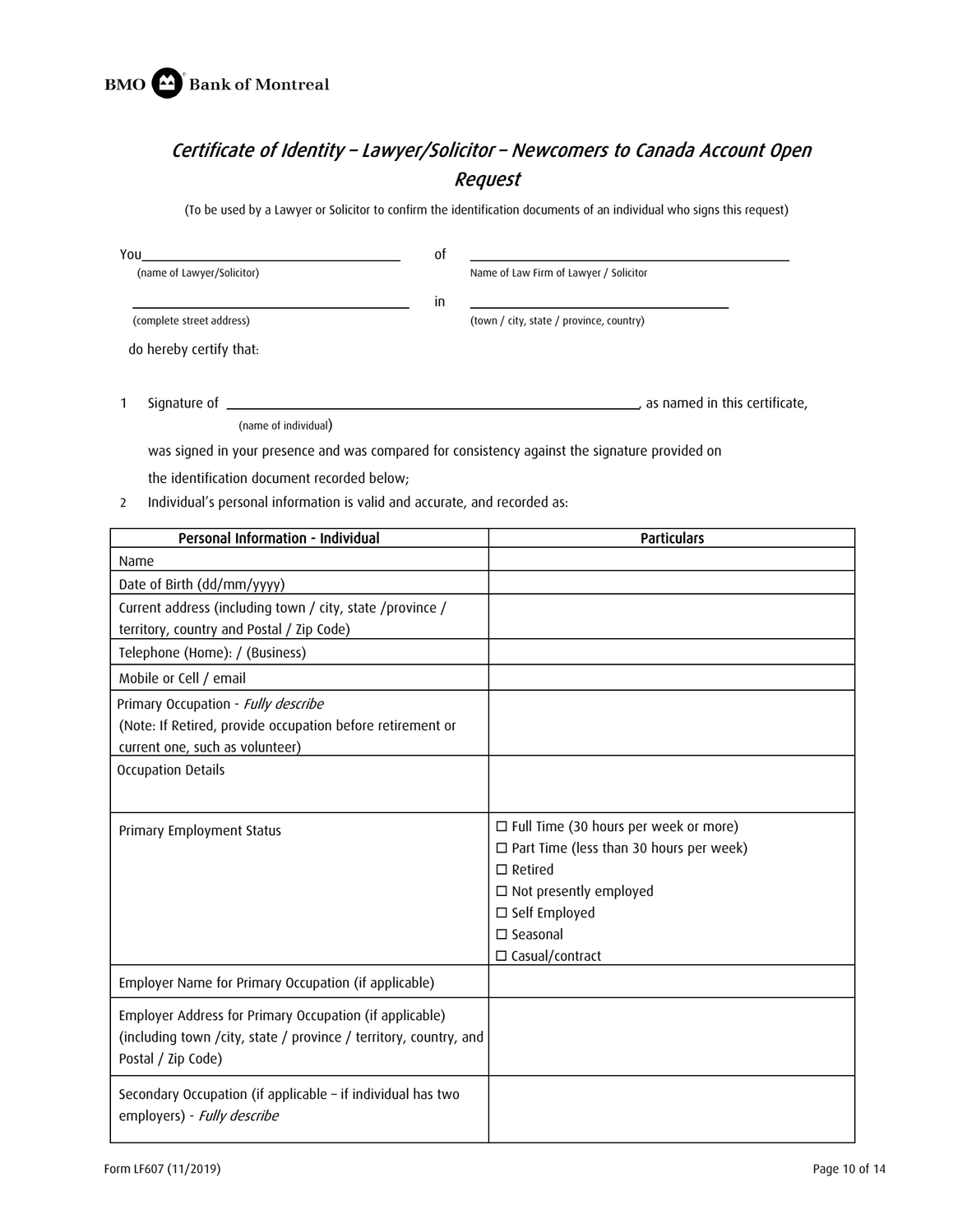| Secondary Employment Status (if applicable - if individual<br>has two employers) | $\Box$ Full Time (30 hours per week or more)<br>$\Box$ Part Time (less than 30 hours per week)<br>$\Box$ Retired<br>$\Box$ Not presently employed<br>□ Self Employed<br>□ Seasonal<br>□ Casual/contract                                                                                                                                                                                                            |
|----------------------------------------------------------------------------------|--------------------------------------------------------------------------------------------------------------------------------------------------------------------------------------------------------------------------------------------------------------------------------------------------------------------------------------------------------------------------------------------------------------------|
| Source of wealth<br>(Select all that apply)                                      | □ Employment Income<br>$\Box$ Gift<br>$\Box$ Grants/Scholarship/Bursaries<br>□ Insurance Claims/Payments<br>$\Box$ Investment Income (Savings)<br>□ Retirement/Pension Income<br>□ Sale of Asset/Home/Business<br>□ Self-Employment Income<br>□ Social Assistance<br>□ Support Payments<br>$\square$ Trust/Inheritance<br>□ Windfall-Casino/Contest/Lottery Winnings                                               |
| Intended use of account                                                          | $\square$ Deposits/Payments/Living Expenses<br>□ All-Purpose Savings<br>□ Saving for a Specific Goal<br>□ Emergency Fund<br>$\Box$ Vacation<br>$\square$ Vehicle<br>□ Home/Vacation Home<br>$\Box$ Retirement<br>$\Box$ Education<br>$\Box$ Other - Enter Details:<br>$\Box$ Investment                                                                                                                            |
| Non-Resident Questionnaire                                                       | $\Box$ Foreign student studying in Canada<br>$\Box$ Canadian student studying overseas<br>$\square$ Non-Resident with Canadian property<br>$\Box$ Non-Resident with Canadian income<br>$\Box$ Canadian with foreign work assignment<br>$\Box$ Non-Resident working temporarily in Canada<br>$\Box$ Non-Resident with frequent seasonal visits to Canada<br>$\Box$ Immigrating to Canada<br>□ Other. Enter Details: |
| You ascertained the identity of<br>3                                             | by verifying                                                                                                                                                                                                                                                                                                                                                                                                       |

(name of individual)

a minimum of one piece of that individual's photo identification documents which are original, valid and in good condition, namely driver's license or passport or any federal or provincial / territorial / state government issued photo identification document which is allowed to be recorded by law and a description of the identification document examined by you is as follows:

If passport is used as primary identification, does the passport indicate a U.S. place of birth? No\_\_\_ Yes\_\_\_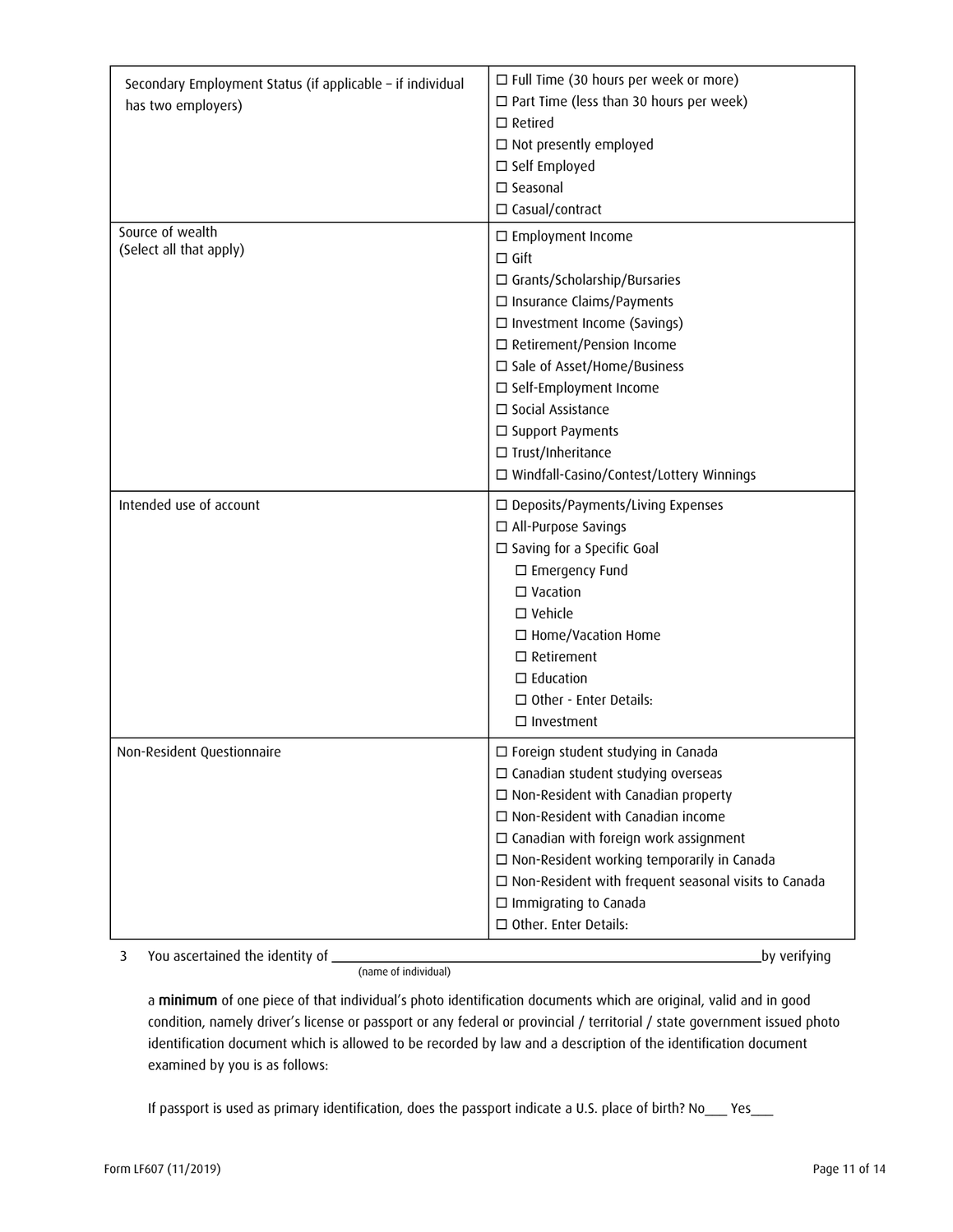| Type Of Identification<br>Document*                                                   | Identification<br>Document Number | <b>Identification Document</b><br>Place of Issue<br>Country, Province /Territory/State | Date of Issue<br>DD/MMM/YYYY<br>(if available) | <b>Expiry Date</b><br>DD/MM/YYYY<br>(if applicable) |  |
|---------------------------------------------------------------------------------------|-----------------------------------|----------------------------------------------------------------------------------------|------------------------------------------------|-----------------------------------------------------|--|
|                                                                                       |                                   |                                                                                        |                                                |                                                     |  |
|                                                                                       |                                   |                                                                                        |                                                |                                                     |  |
| * Clear / Clean true certified photocopy of the identification documents are attached |                                   |                                                                                        |                                                |                                                     |  |

The identity and identification document requirements for the completion of this legal document are subject to and must adhere to the rules and regulations of the Government of Canada's Proceeds of Crime (Money Laundering) and Terrorist Financing Act.

Dated this day of , 20 .

Signature of individual named in this certificate Signature and Seal of Lawyer / Solicitor

Phone Number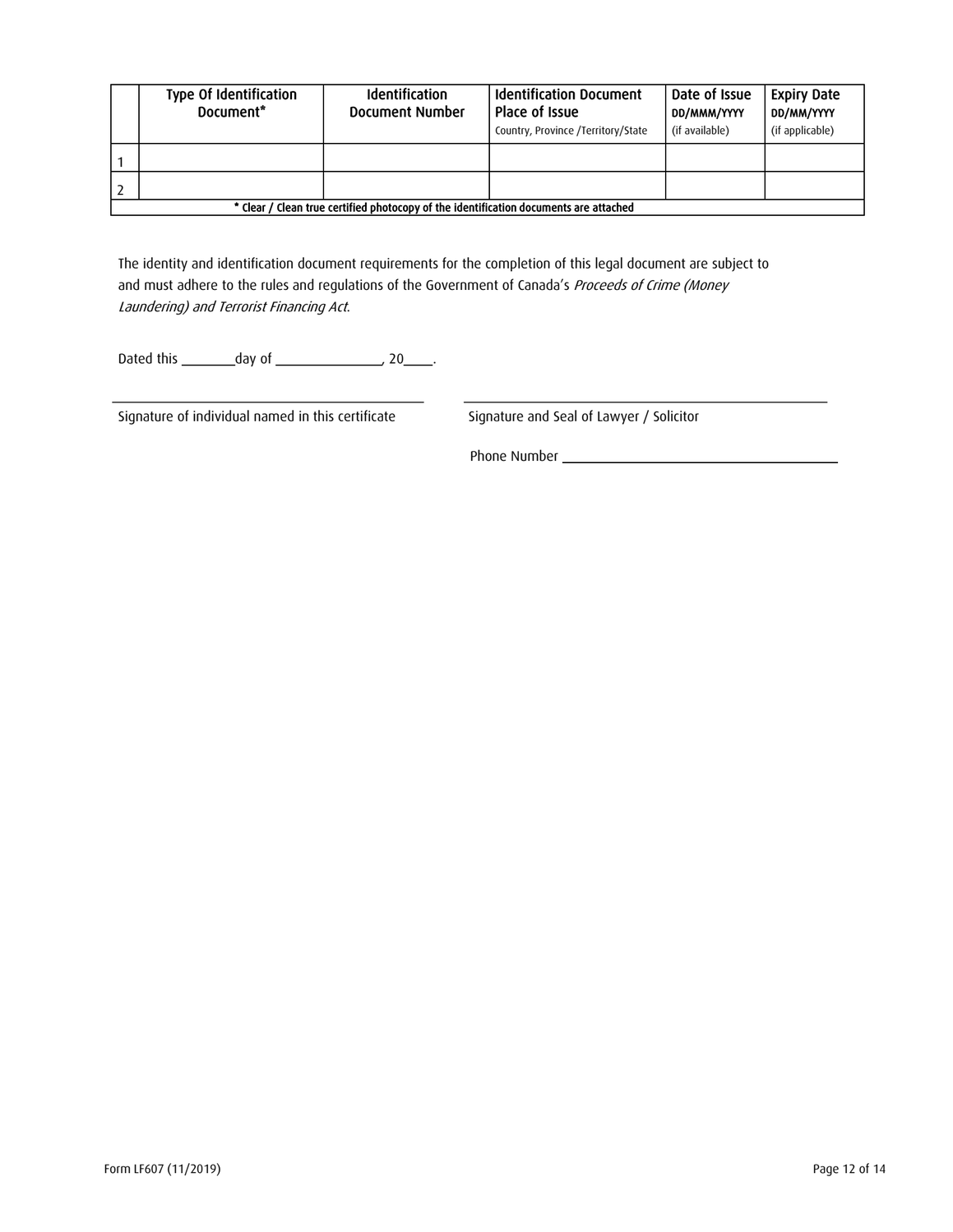

Re: Certificate of Identity:

| Letter of Direction – Banker - Certificate of Identity Request |  |  |  |  |
|----------------------------------------------------------------|--|--|--|--|
|----------------------------------------------------------------|--|--|--|--|

|     |               | Date: |                   |
|-----|---------------|-------|-------------------|
| To: | Banker's Name | From: | Individual's Name |
|     |               |       |                   |

(Name of Individual)

I wish to establish a new personal banking relationship with Bank of Montreal (the bank or BMO) in Canada. I request your assistance to enable me to satisfy the rules and regulations of the Government of Canada's Proceeds of Crime (Money Laundering) and Terrorist Financing Act, by providing your confirmation that you have reviewed my original identification documents.

In this regard, I ask that you undertake the following activities in order to satisfy BMO's account opening requirements.

- 1 Complete the attached Certificate of Identity Banker Newcomers to Canada Account Open Request in my presence. Both you and I will sign the completed document.
- 2 Review my original identification document and make a clear photocopy of one piece of presented government-issued photo identification document. On the copy, record the following:

"Compared to the original and certified to be a true copy of the identification document

presented to me by , dated this day of

\_\_\_\_, 20\_\_\_\_\_\_." Sign your name and affix your title, office and the name of your

organization.

Please note: An acceptable identification document must be original, valid and in good condition. An acceptable identification document is a driver's license or passport or any other federal or provincial / territorial / state government issued photo identification document that is recordable (for example: governing legislation does not prohibit from being recorded).

3 Provide the completed and signed documentation to me so that I can mail or courier direct to BMO. All forwarded information, including presented identification documents, may be subject to reconfirmation by the bank.

Thank you in advance for your assistance with this important matter.

Yours truly,

Signature of individual requesting to open an account with Bank of Montreal

Individual's Phone Number: